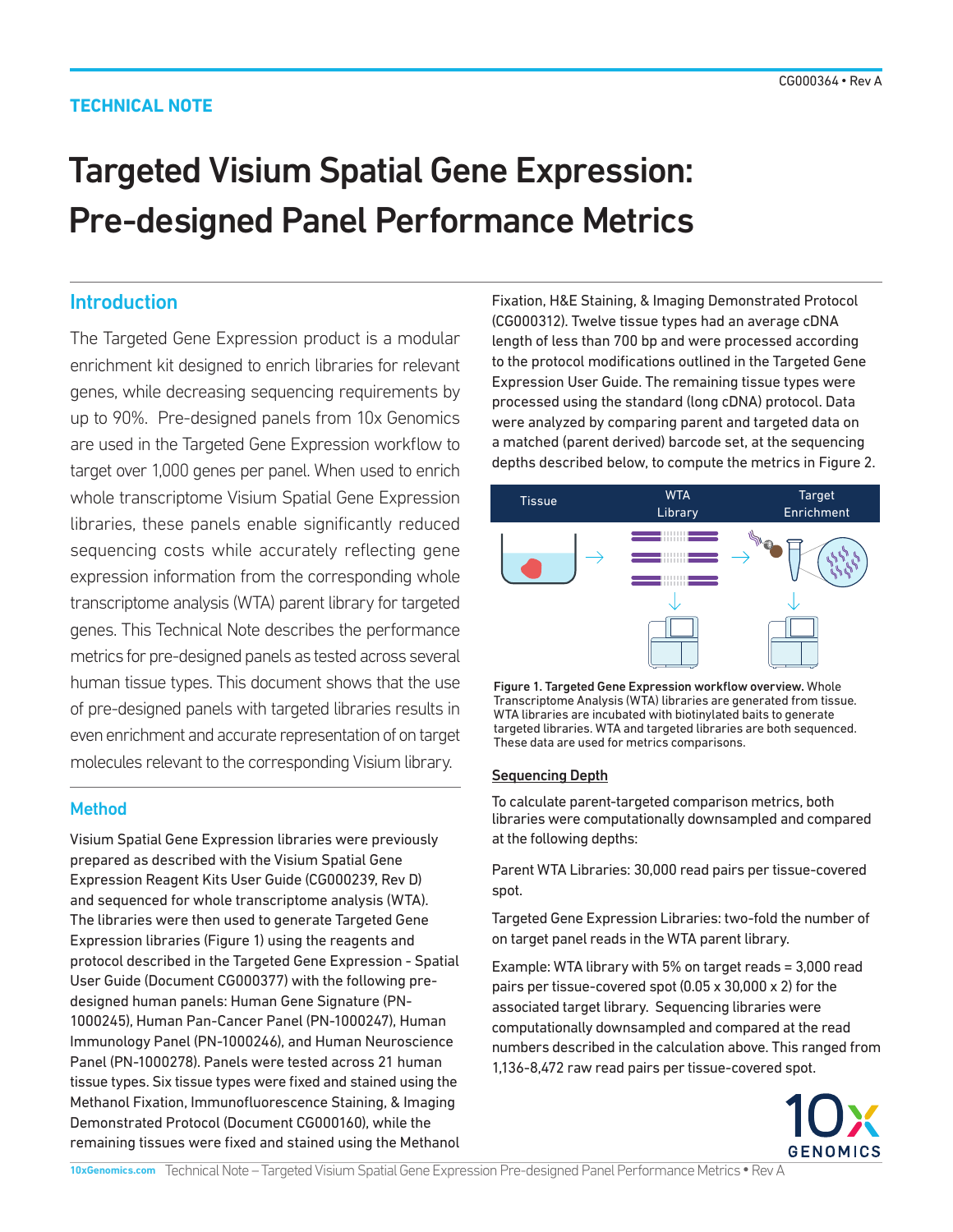#### Metrics Analyzed

Targeting Metrics:

- Reads mapped confidently to the targeted transcriptome: Fraction of reads that mapped to a unique and targeted gene in the transcriptome. The read must be consistent with annotated splice junctions. These reads are considered for UMI counting. This metric can be calculated for the parent WTA library, the targeted library, or both, and does not require a matched WTA library control.
- Targeted total UMI recovery: Fraction of spot-associated, on target UMIs recovered (pseudo-bulk) at the

sequencing depth described above. Requires a matched WTA library control. This metric is calculated on matched cell barcodes across WTA and targeted libraries.

- Fraction targeted genes with ≥80% UMI recovery: Fraction of observed (defined as  $\geq 10$  UMI in WTA library) panel genes in a WTA library control for which ≥80% of UMIs are recovered in the matched targeted library at the sequencing depth described above. Requires a matched WTA library control.
- Pseudo-bulk targeted UMI R<sup>2</sup>: Pearson correlation coefficient of cell-associated panel UMIs across WTA and targeted libraries at the sequencing depth described above. Requires a matched WTA library control.

## **Results**

Targeting Metrics

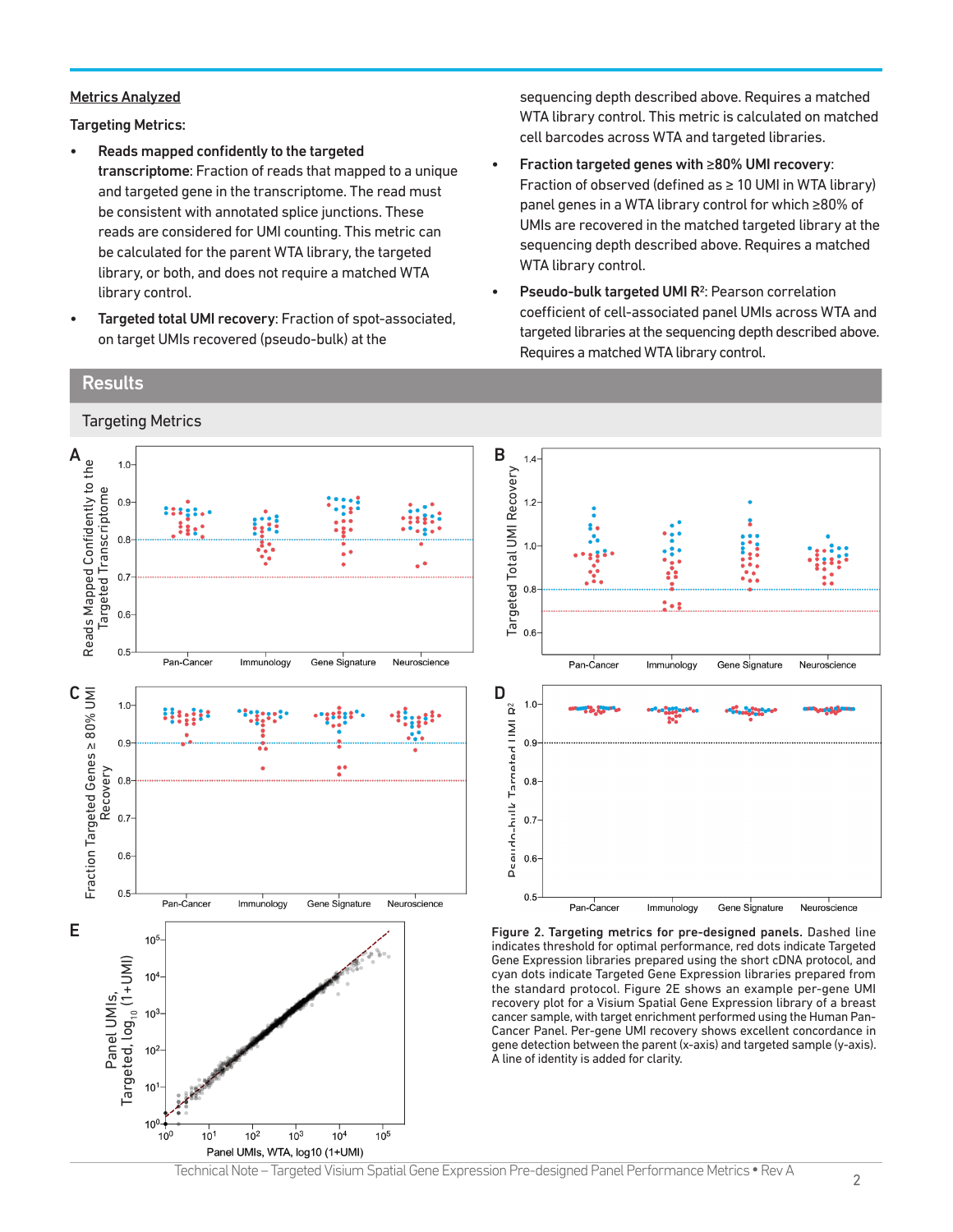### **Results**

#### Protocol Modifications for Visium Spatial Gene Expression Libraries Prepared from Short cDNA



Figure 3. Effect of short cDNA protocol modifications on Fraction Targeted Genes ≥ 80% UMI Recovery. Dark blue: short cDNA protocol, Light blue: standard cDNA protocol. Paired bars indicate the same original parent library. Dashed lines represent thresholds for optimal performance for short<br>cDNA samples (dark blue) and long cDNA samples (light blue). Average cDNA s

### **Discussion**

#### Targeting Metrics:

Thresholds for optimal performance were set for each calculated targeting metric and are depicted as dotted lines in Figure 2. All Visium Spatial Gene Expression libraries prepared from short cDNA (66/66) and long cDNA (36/36) passed the reads mapped confidently to the targeted transcriptome metric as shown in Figure 2A. All libraries passed metrics that measure library complexity when comparing the targeted sample to its parent WTA library: targeted total UMI recovery (Figure 2B), fraction targeted genes with ≥80% UMI recovery (Figure 2C), and pseudo-bulk targeted UMI R<sup>2</sup> (Figure 2D).

UMI correlations between parent and targeted samples exceeded the threshold of R2 >0.9 for all samples tested. A breast cancer sample, target enriched using the standard protocol, showed a pseudo-bulk per-gene UMI recovery R<sup>2</sup> of 0.992 (Figure 2E).

Customers can compare parent and targeted libraries using the targeted-compare pipeline in Space Ranger. This will enable visualization of read enrichment, UMI recovery, and cell clustering between parent and target-enriched samples.

Targeted total UMI recovery rate ranged from 71-120% (Figure 2B). Total UMI recovery greater than 100% is common in tissue types with high RNA content. For these sample types, 30,000 read pairs per tissue-covered spot is not sufficient to detect all panel UMIs in the WTA library. The targeted library is compared using 2-fold read pairs per tissue-covered spot as compared with the number of on target reads in the parent library. These additional sequencing reads are able to detect unique molecules in the targeted library that were not detected in the parent library. Efficient target enrichment allows for deeper sequencing of genes of interest, while maintaining a >80% decrease in sequencing reads.

#### Library cDNA Length:

Slight performance differences are expected between Visium Spatial Gene Expression libraries prepared from short cDNA compared to libraries prepared from long cDNA, as shown by different thresholds used to assess reads mapped confidently to the targeted transcriptome (70% and 80% respectively), targeted total UMI recovery (70% and 80% respectively), and fraction targeted genes with ≥80% UMI recovery (80% and 90% respectively). Libraries prepared from short cDNA typically have shorter baited transcript length, leading to less efficient enrichment compared to libraries prepared from long cDNA.